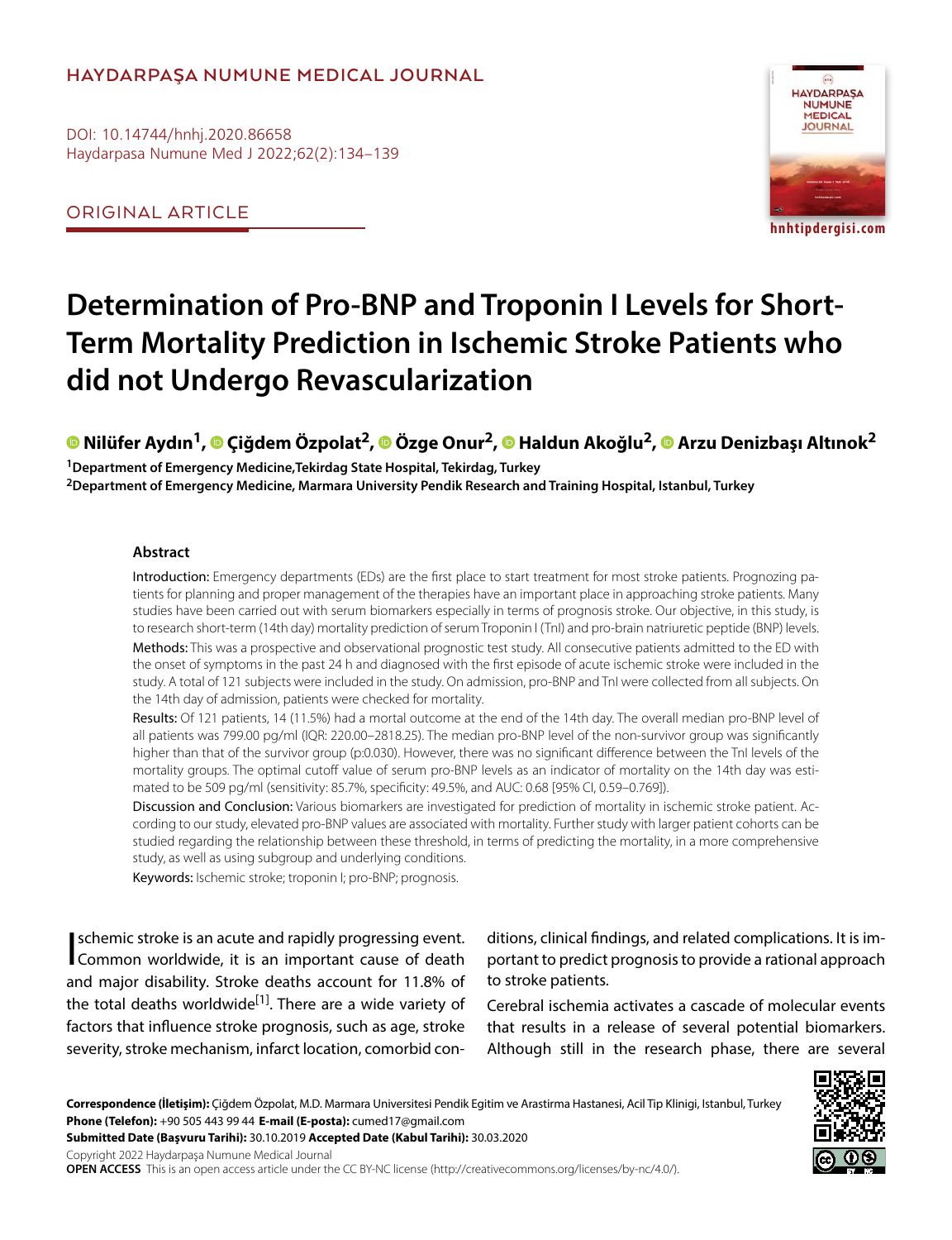biomarkers being studied to help diagnose and determine the cause of stroke. A biomarker that is both rapidly measurable and accurate to predict prognosis would be very useful.

Laboratory studies have shown that, in stroke, catecholamines are discharged in large quantities, resulting in cardiac dysfunction, reversible cardiac myocyte damage, and cardiac enzyme surges<sup>[2]</sup>.

Elevated levels of cardiac troponin have been reported in 10–35% of patients with acute stroke<sup>[3,4]</sup>. The etiology of troponin elevation in stroke is not completely understood and is still debated. It has been suggested that it could be related to myocytolysis due to activation of the sympathetic nervous system. Several studies have shown that elevated levels are associated with mortality<sup>[5,6]</sup>.

The brain natriuretic peptide (BNP) is a cardiac hormone released after the stimulation of cardiomyocytes in response to volume or pressure overload<sup>[7]</sup>. Recent studies have reported that pro-BNP may be elevated in patients with acute ischemic stroke (AIS). Some also suggest that there is a positive association between pro-BNP and stroke severity<sup>[8-10]</sup>. An increased natriuretic BNP level in acute stroke is a predictor of mortality at presentation, during hospitalization, and after discharge in the long-term<sup>[2]</sup>.

In this study, we aimed to determine whether serum pro-BNP and Troponin I (TnI) levels on admission predict shortterm mortality (14 day) after AIS. The secondary aim was to investigate the cutoff values (if present) to predict or exclude mortality.

## **Materials and Methods**

## **Study Design and Setting**

This was a prospective and observational prognostic test study performed in the Marmara University Research and Training Hospital Emergency Department (ED), which has had an annual load of 180,000 between May 2016 and November 2017. The study has been approved by the University Ethics Committee.

#### **Participants**

All consecutive patients admitted to the ED with the onset of symptoms in the past 24 h and diagnosed with the first episode of AIS with the criteria explained below were included in the study if they were: 1) Adult (>18 years) and 2) non-pregnant and excluded if they had: 1) A history of CVD (cerebrovascular disease), 2) arrested in the ED, 3) a creatinine level>1.5 mg/dl, 4) ischemic ECG changes or were diagnosed with acute coronary syndrome, or 5) thrombolysis or thrombectomy treatment. Written informed consent was obtained from the patients or their next of kin.

#### **Definitions and Management**

All admitted patients included in the study were initially evaluated by the ED physician and the neurology attending physician. AIS was confirmed by neurologic examination and cranial imaging showed ischemic lesions compatible with the clinical findings.

#### **Data Collection and Measurements**

On admission, routine blood samples including pro-BNP and TnI were collected from all subjects. Vital signs were electronically measured and recorded. Demographics (age and sex) and properties in the medical history were collected on study data collection forms at the bedside, including positive physical examination findings. Results of the laboratory examinations were collected from the Hospital Information System.

Plasma pro-BNP was measured using an automated electrochemiluminescence immunoassay (sandwich method) with an analytical range of 5–35000 pg/mL (0.6–4130 pmol/L) within 24 h of admission.

The TnI serum analytes were analyzed through chemiluminescent immunoassay. The analysis was performed with Beckman Coulter kits (Cat. No. A78803) on the Beckman Coulter Access 2 Immunoassay System's fully automatized autoanalyzer (Beckman Coulter Inc.), which has an analytical sensitivity of 0.01 μg/L and a 99th percentile of 0.040 μg/L.

#### **Follow-up**

The study cohort was prospectively followed up for mortality. On the 14<sup>th</sup> day of admission, patients were checked for mortality using medical records or telephone interview.

#### **Statistical Methods**

Continuous variables were reported with means and standard deviations (95% confidence intervals [CI]) or with medians and interquartile ranges according to their distribution patterns. Categorical variables were reported with counts and percentages. Mann–Whitney U and Chisquared tests were used to compare independent groups.

The TnI and pro-BNP levels were analyzed by a receiver operating characteristic curve (ROC) to assess their prognostic utility in estimating short-term mortality. Area under the curve (AUC and accuracy), sensitivity, specificity, and likelihood ratios was reported with their 95% CIs. MedCalc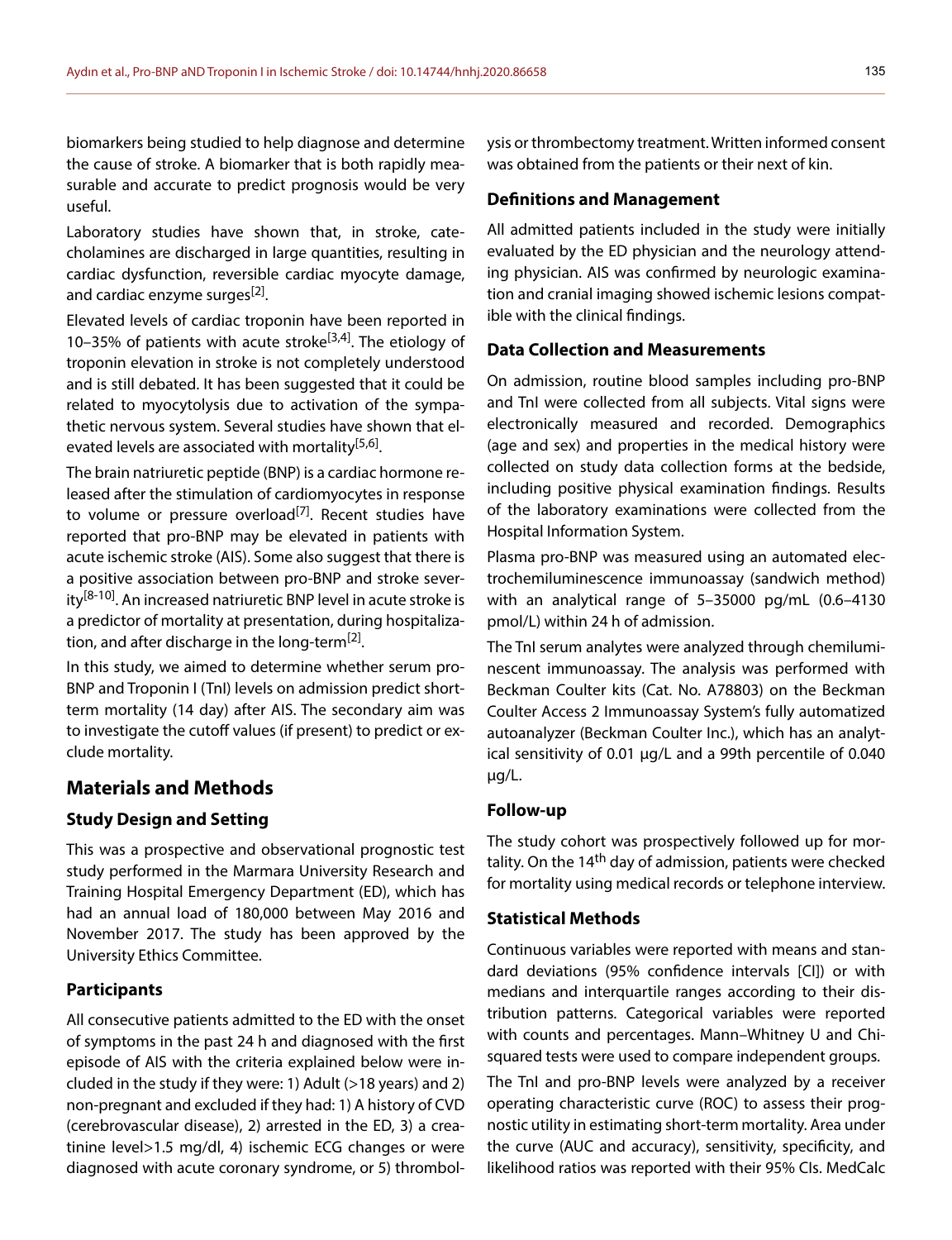Statistical Software version 18 (MedCalc Software bvba, Ostend, Belgium; https://www. medcalc.org) was used for all analyzes. The relative risk and odds ratio (OR) of the categorical predictors were also reported.

STARD 2015 guidelines for reporting diagnostic accuracy studies were used as a reference while preparing for this report<sup>[11]</sup>.

# **Results**

During the study period, 251 patients with AIS were screened. Of these, 130 were excluded for various reasons (Fig. 1). A total of 121 subjects (61 females, 50.4%) were included in the analysis. Of 121 patients, 14 (11.5%) had a mortal outcome at the end of the 14th day. The mean age was 73 (62–83) years and there was no statistically significant age difference between mortality groups (p=0.406). The mean age of the non-survivor group was 74.5 (65–85) and the mean age of the 107 patients in survival group was 72 (62–82.75).



**Figure 1.** Study flowchart.

The summary of vascular risk factors, vital signs on admission, and the duration of the symptoms are shown in Table 1 for each group and the overall study population. No statistically significant difference among groups of survivors and non-survivors was observed for demographics and vital signs on admission, except history of atrial fibrillation (AF), which was significantly higher in non-survivors  $(p=0.027)$ .

The primary outcome of the study and the comparison of the median pro-BNP and TnI levels are presented in Table 2. Median pro-BNP levels of the non-survivors was higher and this difference was statistically significant (p=0.030). No significant difference was observed between TnI levels.

The discriminative values of pro-BNP and TnI levels for the prediction of mortality were investigated with the use of ROC curve analysis. Serum pro-BNP levels significantly discriminate the presence of mortality on 14<sup>th</sup> day with an AUC of 0.68 (95% CI, 0.599–0.769). The criterion value at the highest combined sensitivity (85.7%; 95% CI, 57.2–98.2) and specificity (49.5%; 95% CI, 39.7–59.4) was calculated as 509 pg/ml by the use of Youden J Index (Fig. 2 and Table 3). The positive and negative LRs at this cutoff value were 1.70 (95% CI, 1.30–2.30) and 0.29 (0.08–1.10), respectively.

# **Discussion**

We investigated the short-term  $(14<sup>th</sup>-day)$  mortality prediction role of TnI and pro-BNP levels in AIS patients. The pro-BNP levels in AIS patients at the time of admission were significant in predicting 14<sup>th</sup> day mortality. However, there was no correlation with the TnI level.

**Table 1.** Distribution of the patients according to their medical history and vital parameters on admission

| Survival $(n=107)$ | Mortality ( $n=14$ ) | Total $(n=121)$ | p     |
|--------------------|----------------------|-----------------|-------|
|                    |                      |                 |       |
| 33(30.3)           | 7(50.0)              | 40(33.1)        | 0.154 |
| 66 (61.7)          | 12(85.7)             | 78 (64.5)       | 0.079 |
| 31(29.0)           | 4(28.6)              | 35 (28.9)       | 0.975 |
| 28(26.2)           | 5(35.7)              | 33(27.3)        | 0.453 |
| 24 (22.4)          | 7(50.0)              | 31 (25.6)       | 0.027 |
|                    |                      |                 |       |
| 157 (130-180)      | 148 (123-177)        | 157 (130-180)   | 0.568 |
| 93 (80-106)        | $87(73-95)$          | $91(80-104)$    | 0.069 |
| $137(113 - 154)$   | $125(112 - 148)$     | 137 (113-154)   | 0.386 |
| 86 (77-98)         | 99 (84 - 106)        | 87 (77-100)     | 0.075 |
| $4(1-10)$          | $3(1.5-6)$           | $4(1-10)$       | 0.848 |
|                    |                      |                 |       |

DM: Diabetes mellitus; HT: Hypertension; CAD: Coronary artery disease; AF: Atrial fibrillation; IQR: Interquartile range; SBP: Systolic blood pressure; DBP: Diastolic blood pressure; MAP: mean arterial pressure. \*Chi-squared test was used for the comparisons. Significant p values were presented in bold. Percentages represent column total. \*\*Mann–Whitney U test was used for group comparisons.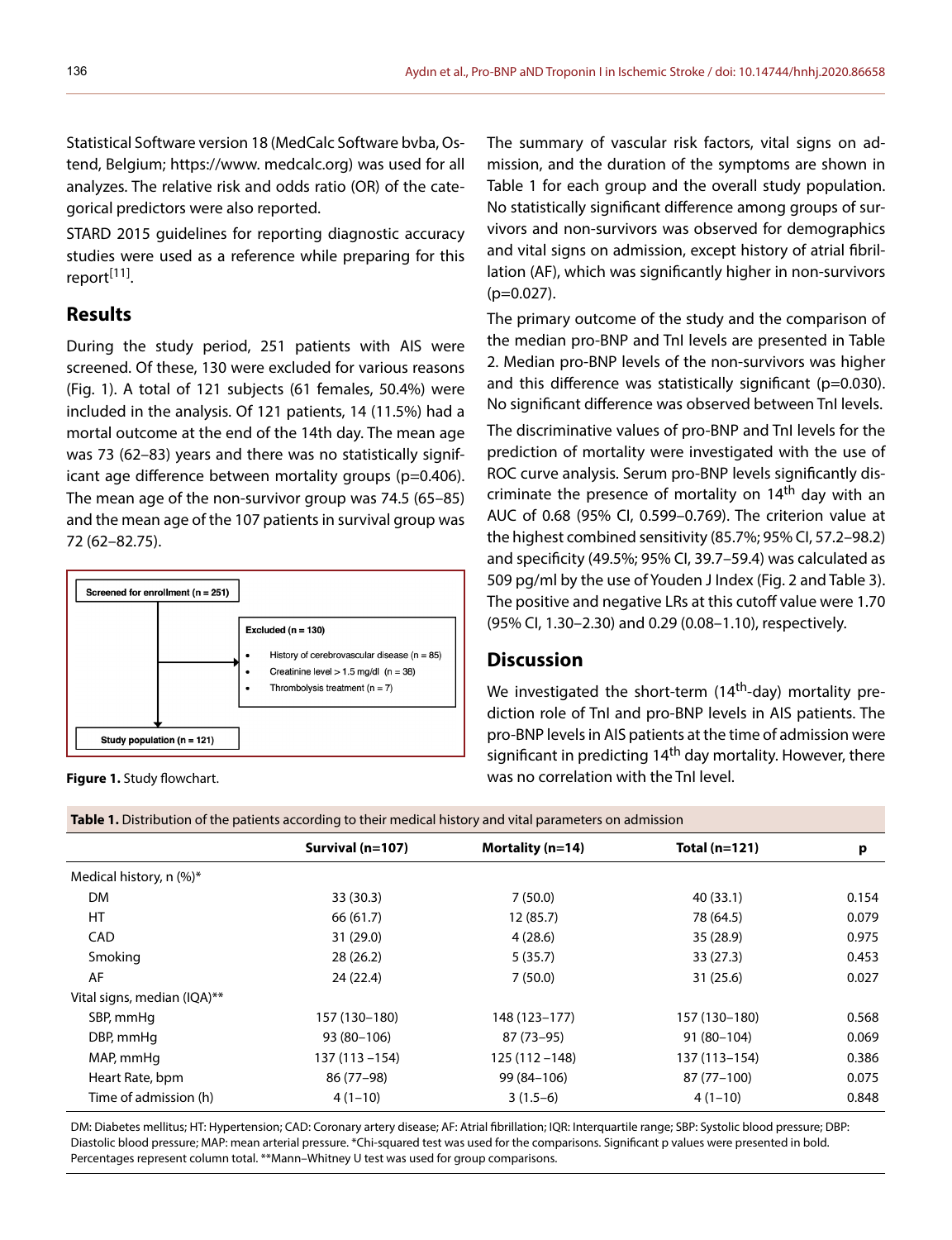| <b>Table 2.</b> Comparison of the median serum pro-BNP and TnI levels among study groups |                        |                        |                        |        |  |  |  |
|------------------------------------------------------------------------------------------|------------------------|------------------------|------------------------|--------|--|--|--|
|                                                                                          | Survivors (n=107)      | Non-survivors $(n=14)$ | Total $(n=121)$        | p*     |  |  |  |
| Pro-BNP (pg/ml), median (IQR)                                                            | 690.0 (152.0-2697.0)   | 1865.5 (745.0-6566.0)  | 799.0 (220.0-2812.0)   | 0.0299 |  |  |  |
| Tnl (ng/ml), median (IQR)                                                                | $0.011(0.010 - 0.037)$ | $0.028(0.014 - 0.031)$ | $0.014(0.010 - 0.033)$ | 0.1022 |  |  |  |

BNP: Brain natriuretic peptide; TnI: Troponin I, IQR: Interquartile range. \* Mann–Whitney U test was used for group comparisons. Significant p value was presented in bold.



**Figure 2.** ROC curves of Pro-BNP and Tn-I levels. ROC: Receiver operating characteristic curve, BNP: Brain natriuretic peptide, TnI: Troponin I.

It is seen that advanced age is a negative factor in mortality and morbidity in ischemic stroke. It was found that 75% of all stroke patients were older than 64 years of age, the mean age was 73 in patients with poor outcome, and age was statistically significant in terms of mortality (p<0.05)  $[12]$ . In our study, the reason why we did not find age difference between the two groups may be our old patient population.

Women are less likely to have lifelong stroke, but female

gender is reported as a negative indicator for prognosis<sup>[13]</sup>. In our study, 60 (49.6%) of 121 patients in the survivor group had a stroke, and 7 (50%) of 14 patients with mortal outcome were female.

When we examine the relationship between risk factors and mortality in the previous studies, hypertension (HT) is a major risk factor for both cerebral infarction and intracranial hemorrhage<sup>[14]</sup>. Diabetes mellitus (DM) has been shown to independently increase the risk of ischemic stroke from 1.8 to 6 times<sup>[15]</sup>. In the study of Jensen et al.,<sup>[16]</sup> 28 of the patients (11.2%) had DM and 137 (55%) had HT. Fonseca et al.[17] reported that 71 patients (70.3%) had HT and 25 (24.8%) had DM. In our study, 78 (64.5%) of the 121 patients had HT, 40 (33.1%) had DM, and the mean MAP (mean arterial pressure) value was 136.66 mmHg (112.91–153.5). However, no statistically significant difference was found between the survival and non-survival groups on the 14<sup>th</sup> day in terms of HT or DM history or arrival MAP (p=0.079, p=0.154, and p=0.386).

AF increases the risk of ischemic stroke 4 times even in the absence of cardiac valvular disease, and the mortality and morbidity of AF-induced stroke are also higher<sup>[18]</sup>. In our study, in 31 (25.6%) of the 121 patients, an AF rhythm was seen. When the incidence of AF in the mortality groups were compared, it was seen that the two groups were statistically different (p=0.027). Similar to our study, in the study of Tu et al.,  $[19]$  14 (56%) of 25 patients with poor outcome had an AF rhythm, and AF in the ECG was significantly higher in the mortality group (p=0.001).

AIS has been shown to cause changes in autonomic functions. After increased sympathetic activity, the heart work-

| <b>Table 3.</b> Results of the ROC analyses of serum pro-BNP and TnI levels for the discrimination of mortality |            |       |                 |        |                          |  |  |
|-----------------------------------------------------------------------------------------------------------------|------------|-------|-----------------|--------|--------------------------|--|--|
|                                                                                                                 | <b>AUC</b> | SE    | 95%CI           | D      | <b>Criterion Value</b>   |  |  |
| Pro-BNP (pg/ml), median (IQR)                                                                                   | 0.679      | 0.071 | $0.599 - 0.761$ | 0.0122 | 509                      |  |  |
| Tnl (ng/ml), median (IQR)                                                                                       | 0.633      | 0.073 | $0.541 - 0.719$ | 0.0679 | $\overline{\phantom{0}}$ |  |  |

ROC: Receiver operating characteristic curve; AUC: Area under the curve; SE: Standard error; CI: Confidence interval; BNP: Brain natriuretic peptide; TnI: Troponin I; IQR: Interquartile range. Criterion values were calculated using the Youden J Index analysis. Significant p value, and the corresponding criterion value were presented in bold.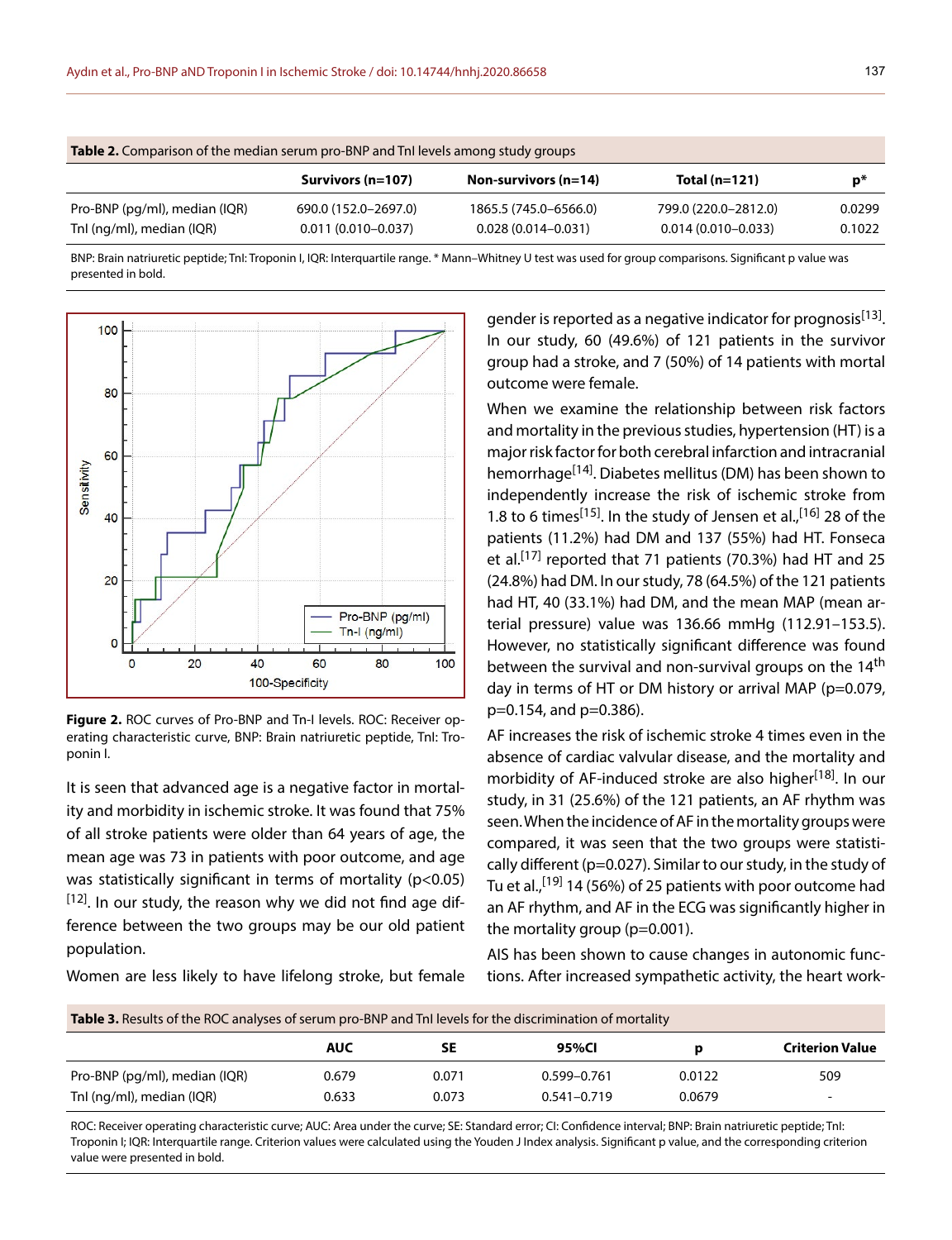load increases, and this leads to myocardial ischemia. As a result of this temporary myocardial ischemia, BNP production increases due to both increased cardiac arrhythmias and increased left ventricular wall tension<sup>[2,7,8]</sup>.

In the study of Rost et al.,<sup>[20]</sup> the poor outcome predictions of BNP levels in 569 ischemic stroke patients were investigated over a 6-week period. The serum pro-BNP level was determined as 273 pg/ml, the highest in cardioembolic strokes, and it is mentioned that this could be an independent predictor for mortality (OR 3.05, 95% CI 1.1–8.2) (p<0.03), but it was found to be not significant except for in cardioembolic stroke (OR 1.03, 95% CI 0.9–1.1). Tu et al.<sup>[19]</sup> studied 189 patients with ischemic stroke for 3-month mortality. From all, 25 (13.2%) patients had poor outcome. The median value of pro-BNP was found to be 2680 pg/ml in the poor outcome group and 1262 pg/ml in the good outcome group and a significant difference was observed between these groups (OR 1.75 95% CI 0.75–4.11) (p=0.000). Ghabaee et al.<sup>[21]</sup> investigated pro-BNP values in the prediction of 1-week mortality with 100 ischemic stroke patients and found that the mortality rate was 7%.The mean pro-BNP value of all patients was 1973 pg/ml. A statistically significant difference was detected in the comparison of patients with poor outcomes and patients with good outcomes. The optimal pro-BNP level in predicting mortality was found to be 1330 pg/ml (EAA: 0.83 [95% CI 0.74–0.93])  $[21]$ . We found our pro-BNP median value to be 798.88 pg/ ml. The median pro-BNP level of the non-survivor group was significantly higher than that of the survivor group. The threshold value of pro-BNP was as low as 509 pg/ml in our study with an AUC of 0.68. This may be due to the evaluation of pro-BNP levels at admission in our study, whereas Ghabaee et al. collected the blood samples at the 24<sup>th</sup> h and later.

Several studies have shown that myocardial injury in acute stroke patients causes elevated levels of cardiac markers associated with mortality. Angelantonio et al.<sup>[22]</sup> conducted a study on 330 patients with acute stroke and analyzed the association of baseline levels of cardiac TnI with all-cause mortality over a 6-month follow-up. They found that TnI levels on admission were an independent predictor of mortality.

In another study that aimed to find the determinants of troponin elevation and its relationship with stroke severity, it was found that Troponin T was elevated in 20 (17.6%) of 114 AIS patients, and troponin levels were higher in patients with more severe stroke, as measured by NIHSS (7.96  $[6.49-9.78]$  vs. 13.59  $[10.28-18.00]^{[23]}$ .

Etgen et al.<sup>[24]</sup> also evaluated the short-term prognostic value of early serial measurements of cTnT, cTnI, and NTproBNP in the hyperacute phase of ischemic stroke and found that NT-proBNP was raised in nearly two-thirds of AIS patients, whereas elevated cardiac troponins were found only in a small number. Neither NT-proBNP nor cardiac troponins were found to influence clinical outcome in this study. Furthermore, in our study, there was no influence of the admission TnI value on the 14th-day mortality. This may be because of the number of patients, the time of taking the blood sample, or the number of days examined.

There were some drawbacks of our study. There are different reasons that can elevate the troponin levels. We did not exclude the patients who had a history of previous MI or heart disease and diseases which can cause elevation of troponin level such as sepsis, burn, hyperthyroidism, and vasculitis. We did not perform highly sensitive troponin analyzes. Some patient groups (previous CVD, coexisting Coronary artery disease, and renal disease) were not included in our study those might influence the mortality rates. Furthermore, we collected blood samples on admission once.

## **Conclusion**

We investigated the value of TnI and pro-BNP levels in predicting the short-term (14th-day) mortality. Our results demonstrate that ischemic stroke patients with higher levels of pro-BNP at the time of initial presentation to the ED have an increased risk for mortality within 14 days, whereas initial serum TnI levels in the acute period do not predict short-term mortality in patients with acute stroke. The role of biomarkers in ischemic stroke is still unclear, so new studies can be organized in different ways to interpret these biomarkers.

**Ethics Committee Approval:** Marmara University Ethics Committee , 09.2016.297, 2016.

**Peer-review:** Externally peer-reviewed.

**Authorship Contributions:** Concept: N.A., A.D.; Design: N.A., H.A.; Data Collection or Processing: N.A., C.O., O.O.; Analysis or Interpretation: H.A., C.O.; Literature Search: O.O., A.D., N.A.; Writing: C.O., O.O., N.A.

**Conflict of Interest:** None declared.

**Financial Disclosure:** The authors declared that this study received no financial support.

## **References**

1. Benjamin EJ, Virani SS, Callaway CW, Chamberlain AM, Chang AR, Cheng S, et al. Heart disease and stroke statistics-2018 up-